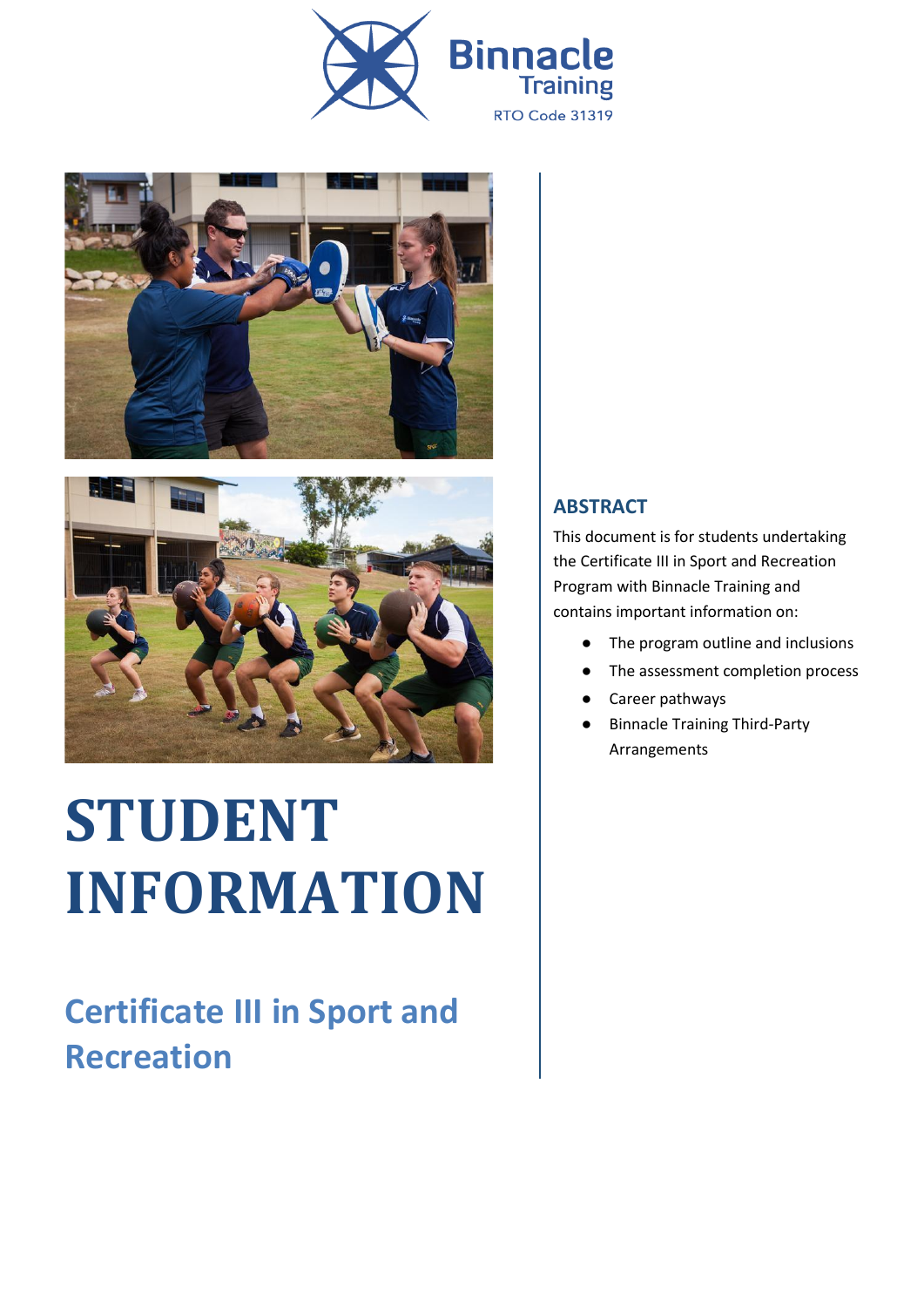## **Program Inclusions**

The 'Binnacle Certificate III in Sport and Recreation Program' incorporates the nationally recognised qualification: **SIS30115 Certificate III in Sport and Recreation**

The course covers the skills and knowledge required for entering the Sport and Recreation industry as a Sport/Activity Assistant or a Community Level Official/Coach and includes:

- The industry-recognised First Aid Certificate HLTAID011 Provide First Aid (After completion of the course Binnacle Training will also issue the HLTAID003 Provide First Aid qualification.)
- Developing sport, fitness and recreation industry knowledge
- Using and maintaining sport and fitness equipment
- Following health and safety standards in the workplace
- Responding to emergency situations
- Developing and updating knowledge of coaching and officiating practices
- Officiating games and competitions
- Providing quality customer service
- Coaching individuals and teams
- Planning and conducting programs
- Organising schedules
- Facilitating groups
- Conducting warm-up and cool-down programs
- Using social media tools for participant engagement

This is achieved by working alongside a Sports Coach (teacher) to deliver community-based sport and recreation activities and programs to participants within the school community (e.g. primary and junior secondary students).

#### **General vs Sport-Specialty Formats**

This program is offered in both 'General' and 'Sport Specialty' formats. Sport-Specialty formats involve undertaking one or more sport-specific (e.g. NRL, Netball, AFL, Rugby) officiating and/or coaching accreditations. Schools must be endorsed by the relevant National/State Sporting Organisation prior to offering a sport-specific accreditation.

### **Program Outline**

The program involves learning the required knowledge and skills to be an employee in the Sport, Fitness and Recreation (SFR) industry. This learning involves practical experience as a 'Sport Assistant' and 'Community Official/Coach' and will take place in a range of settings, including the classroom, outdoors and the SFR facility at your school (e.g. sports hall).

Assessment activities include the completion of practical and knowledge tasks throughout the program. Knowledge tasks generally take the form of short answer quizzes and research tasks that are completed online. Many of the practical tasks will also involve completing an industry document (e.g. session plan).

# **Completing Assessments**

All assessment tasks and resources are online (practical components are completed in an SFR environment e.g. the sports hall) and each term has a specific number of assessment tasks.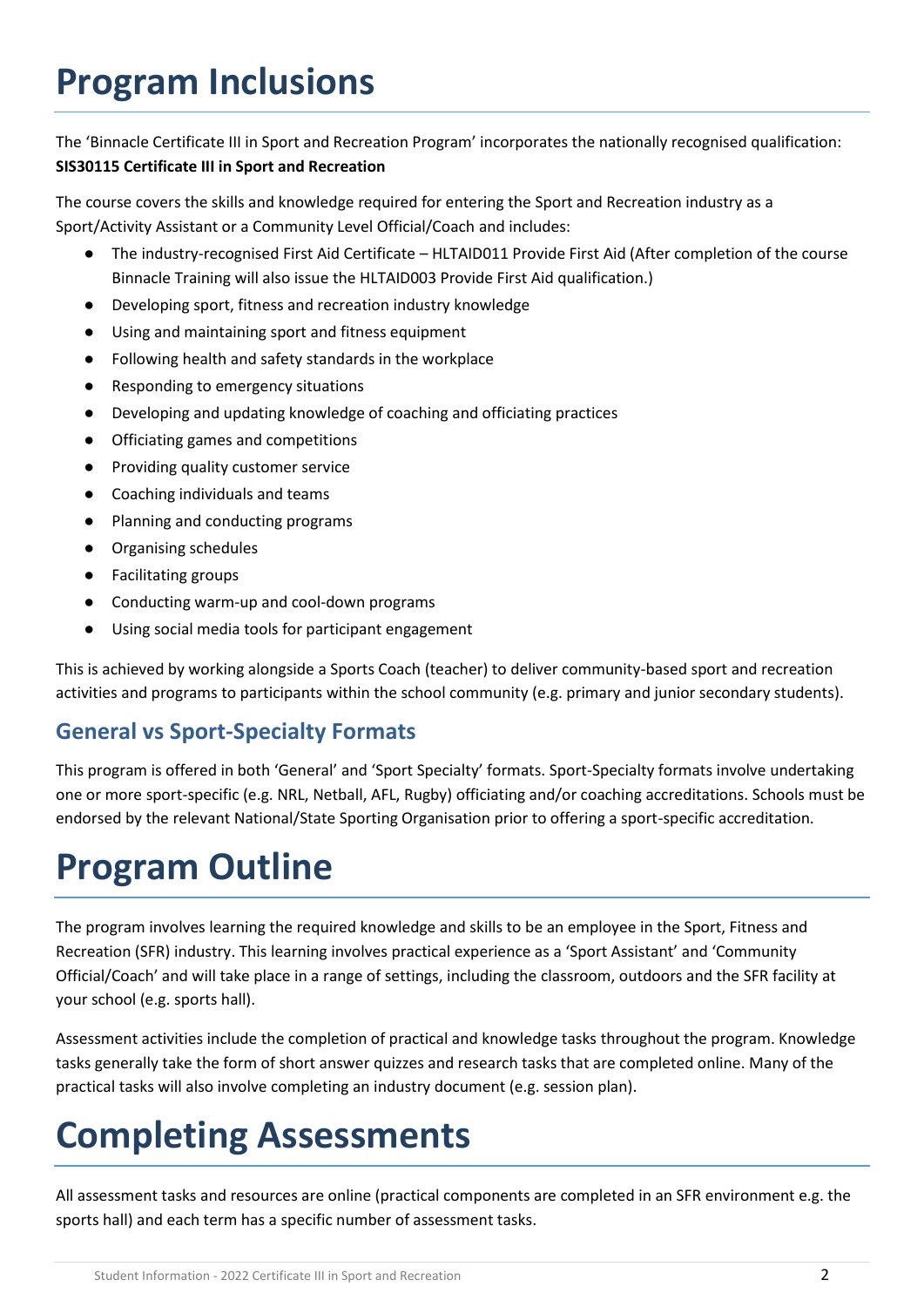Your teacher will regularly review the completion of your assessment and if incomplete or not yet satisfactory, you may be required to finalise the assessment in your own time (e.g. during exam block) before the next school term commences.

Your completed assessment and associated documentation will be stored online in your Binnacle Lounge account for your teacher to mark ('Satisfactory' or 'Not Yet Satisfactory').

- 1. You complete the assessment each term:
	- Knowledge assessments completed online in your Binnacle lounge.
	- Demonstrate required skills in practical tasks.
	- Access to training resources to assist with assessment are also available in your Binnacle Lounge.

The teacher marks your assessment:

- Some knowledge assessment items are 'auto-marked' by the Binnacle Lounge learning platform.
- The teacher will mark your other (e.g. project, practical and case study) assessment items.
- The sign-off page in each term is where feedback is provided and the outcome of each assessment item is recorded.

#### **Units of Competency**

|                       | <b>UNIT CODE</b> | <b>UNIT TITLE</b>                                              |
|-----------------------|------------------|----------------------------------------------------------------|
| <b>TERMS</b><br>$1-4$ | HLTWHS001        | Participate in workplace health and safety                     |
|                       | SISXEMR001       | Respond to emergency situations                                |
|                       | SISXIND001       | Work effectively in sport, fitness and recreation environments |
|                       | SISXCAI002       | Assist with activity sessions                                  |
|                       | SISXCCS001       | Provide quality service                                        |
|                       | SISXIND002       | Maintain sport, fitness and recreation industry knowledge      |
|                       | HLTAID003        | Provide first aid                                              |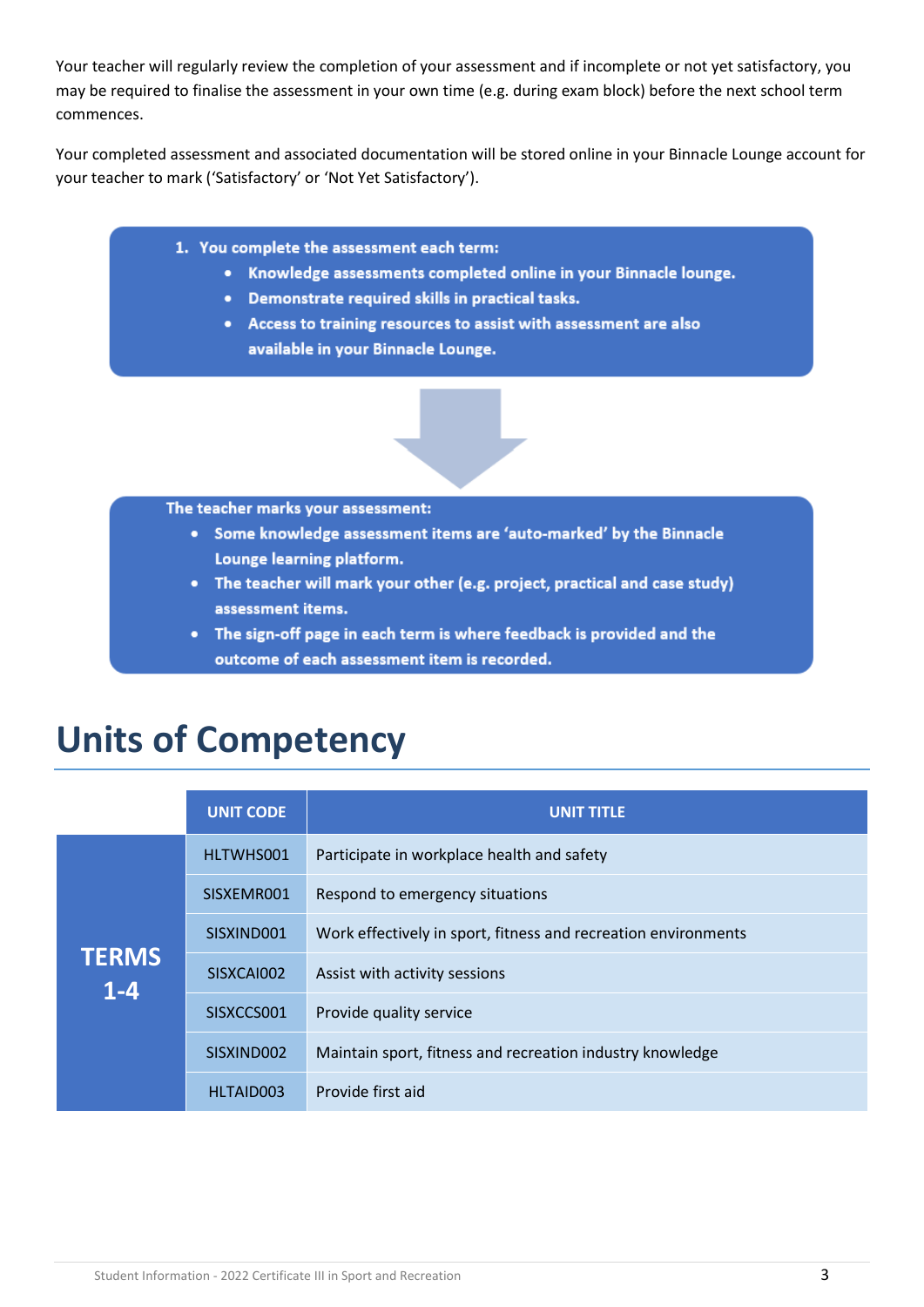|              | <b>UNIT CODE</b> | <b>UNIT TITLE</b>                                                          |
|--------------|------------------|----------------------------------------------------------------------------|
|              | BSBWOR204        | Use business technology                                                    |
|              | BSBWHS303        | Participate in WHS hazard identification, risk assessment and risk control |
|              | SISXCAI003       | Conduct non-instructional sport, fitness and recreation sessions           |
| <b>TERMS</b> | ICTWEB201        | Use social media tools for collaboration and engagement                    |
| $5-6$        | SISXCAI006       | Facilitate groups                                                          |
|              | BSBWOR301        | Organise personal work priorities and development                          |
|              | BSBADM307        | Organise schedules                                                         |
|              | SISXCAI004       | Plan and conduct programs                                                  |

**Qualification scheduled for finalisation: SIS30115 CERTIFICATE III IN SPORT AND RECREATION**

#### **TERM 7 ADD-ON: 4 x Units of Competency**

|             | <b>UNIT CODE</b> | <b>UNIT TITLE</b>                                                                                         |
|-------------|------------------|-----------------------------------------------------------------------------------------------------------|
| <b>TERM</b> | SISSSCO001       | Conduct sport coaching sessions with foundation level participants                                        |
|             | BSBPEF302        | Develop self-awareness                                                                                    |
|             | HLTAID009        | Provide cardiopulmonary resuscitation (Completed as part of Provide First<br>Aid - HLTAID011 Certificate) |
|             | HLTAID010        | Provide basic emergency life support (Completed as part of Provide First<br>Aid - HLTAID011 Certificate)  |

*NOTE: The units of competency in the 'Term 7 Add-On' to be reported to qualification: SIS30315 Certificate III in Fitness (partial completion only) to be eligible for an additional 2 QCE credits (with a maximum of 8 credits from the same training package contributing to a QCE). Please contact Binnacle Training if you wish to explore further options.*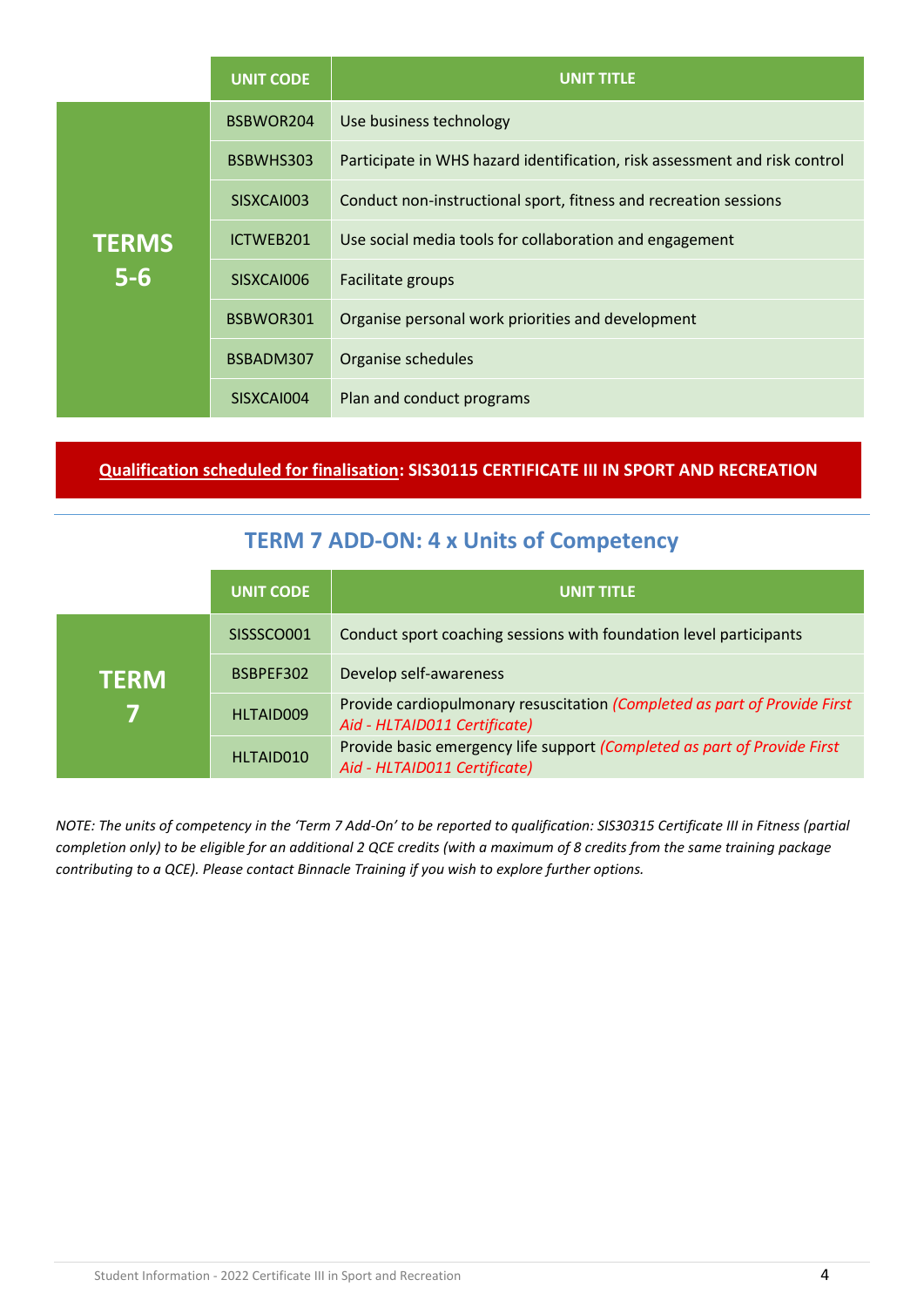### **Career Pathways**

Graduates of the 'Binnacle Sports Program' may explore a Certificate IV/Diploma pathway with another training provider (e.g. Fit College or TAFE Queensland) upon completion of the Certificate III in Sport and Recreation. Please ask your Binnacle Teacher to contact Binnacle Training if you would like further information regarding a Certificate IV or other inter-related industry pathway qualifications (e.g. Business).



# **Binnacle Training Third-Party Arrangements**

As the RTO, Binnacle Training engages individual secondary schools under a third-party arrangement to provide physical and human resources to deliver training and conduct assessment.